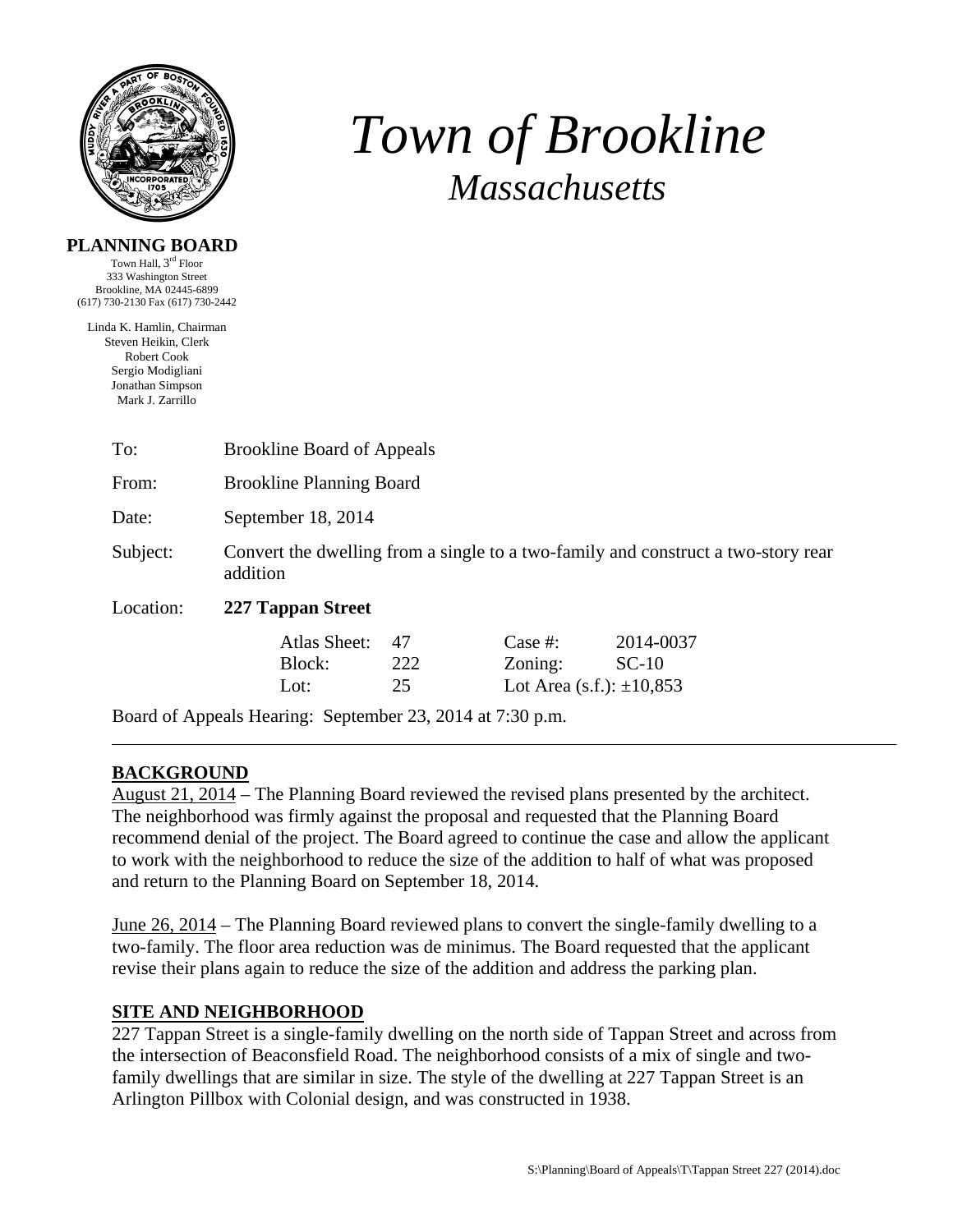## **APPLICANT'S PROPOSAL**

The applicant, Mahmood Firouzbakht, is proposing to convert the existing single-family dwelling to a two-family dwelling. The applicant is also proposing to construct a 2,201 square foot addition in the rear. The applicant has revised their original proposal to reduce the addition by 800 square feet. The exterior of the dwelling is constructed with brick, and the rear addition will be constructed using clapboard siding. The applicant originally proposed to construct a second driveway on the left side of the property with a garage to accommodate the required parking of three additional spaces for the proposed conversion to a two-family. The applicant has revised their proposal to have two spaces in the existing driveway, and convert the basement to a sub-level garage with three spaces.

### **FINDINGS**

#### **Section 4.07 –** Table of Use Regulations, Use #3

In the Table of Use Regulations, Use #3, in the SC-10 District a detached single-family dwelling is allowed to be converted to a two-family by Special Permit, and can have an FAR of .50 with conversion. The house is required to have no external evidence that the dwelling is a two-family use. The applicant revised their plans so there is not external evidence that the dwelling will be a two-family. The current dwelling has an FAR of .186 and the proposed addition will create an FAR of .425.

#### **Section 6.04.5.c.1 –** Design of All Off-Street Parking Facilities

The applicant has revised their original proposal so there will be no parking in the front yard; therefore this section is not applicable.

#### **PLANNING BOARD COMMENTS**

The Planning Board is not supportive of this proposal to convert the dwelling to a two-family and construct a large rear addition, which takes up most of the usable backyard. The Board concurs with the neighborhood that the scale of the addition is too large and negatively impacts the character of the neighborhood.

#### **Therefore, the Planning Board recommends denial of this proposal.**